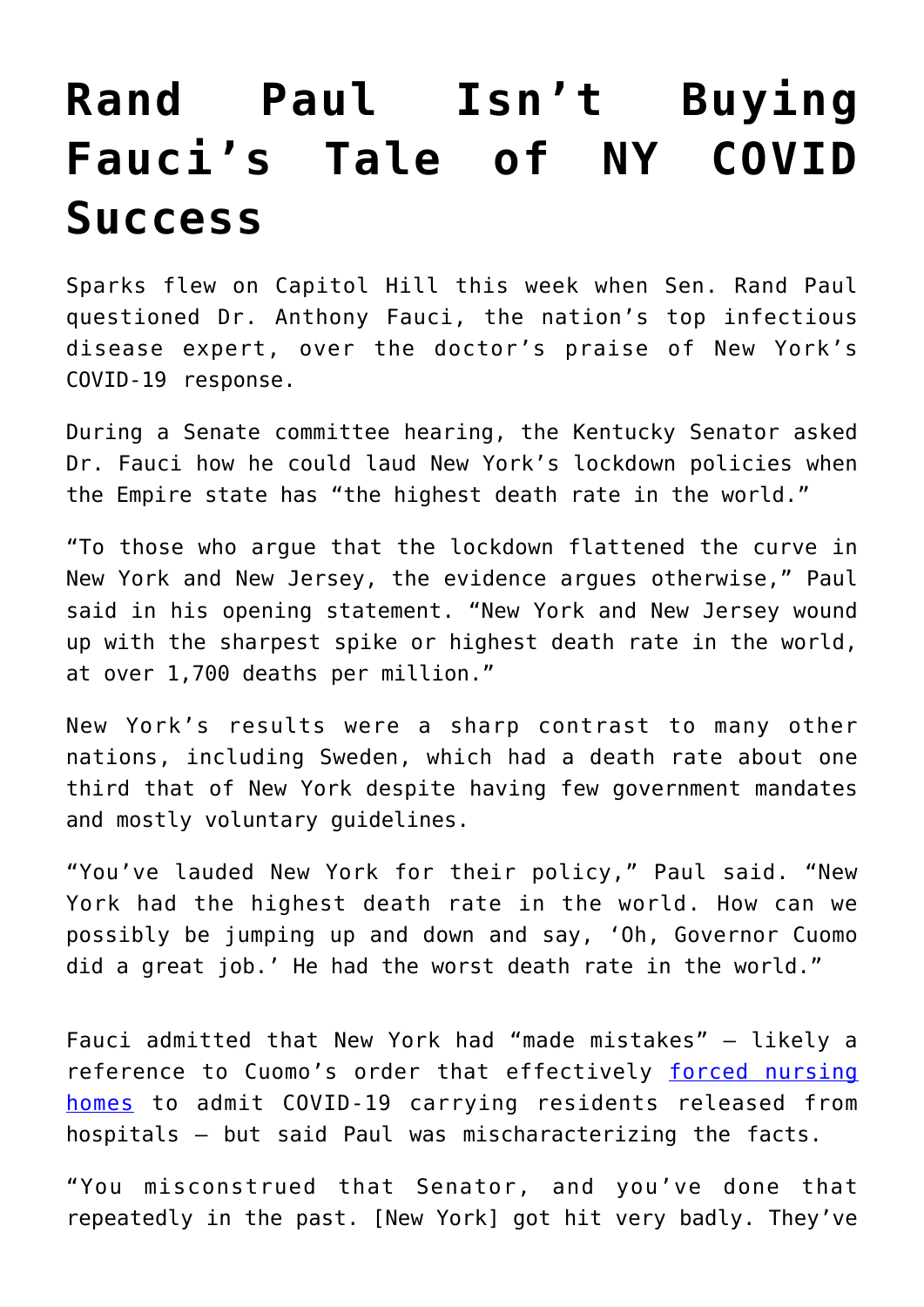made some mistakes," countered Fauci, adding that New York's more recent success is the result of effective implementation of the White House Coronavirus Task Force's recommendations, including frequent handwashing, social distancing, and the use of face masks.

It's unclear which point Fauci was alluding to when he said Paul was misconstruing the record. But Paul was correct on at least two points.

First, Paul's figures are accurate. New Jersey and New York do have higher COVID-19 death rates than [any single nation](https://www.worldometers.info/coronavirus/) in the world, with  $1,825$  deaths per million and  $1,707$  deaths per million, respectively. Additionally, New York's death rate is indeed about three times that of Sweden (581 per million).

If one dislikes the comparison between New York and Sweden, other measures are equally bleak for New York. Data from *The Economist* and Centers for Disease Control and Prevention show that New York City has the most excess COVID-19 deaths in the entire world, data analyst Justin Hart pointed out on Twitter.

To be fair, it's unclear if Fauci was actually questioning Paul's figures. One might suspect that Fauci was challenging Paul's assertion that Fauci had praised New York as a lockdown model. However, in July, Fauci did cite New York as an example of an effective government response to COVID-19.

"We know that, when you do it properly, you bring down those cases," Fauci told *PBS NewsHour*'s Judy Woodruff in [an](https://www.pbs.org/newshour/show/how-fauci-says-the-u-s-can-get-control-of-the-pandemic) [interview](https://www.pbs.org/newshour/show/how-fauci-says-the-u-s-can-get-control-of-the-pandemic) published on July 17. "We have done it. We have done it in New York. New York got hit worse than any place in the world. And they did it correctly by doing the things that you're talking about."

The quote makes it clear that Fauci isn't praising New York for its high death toll, but for the decrease in COVID-19 cases.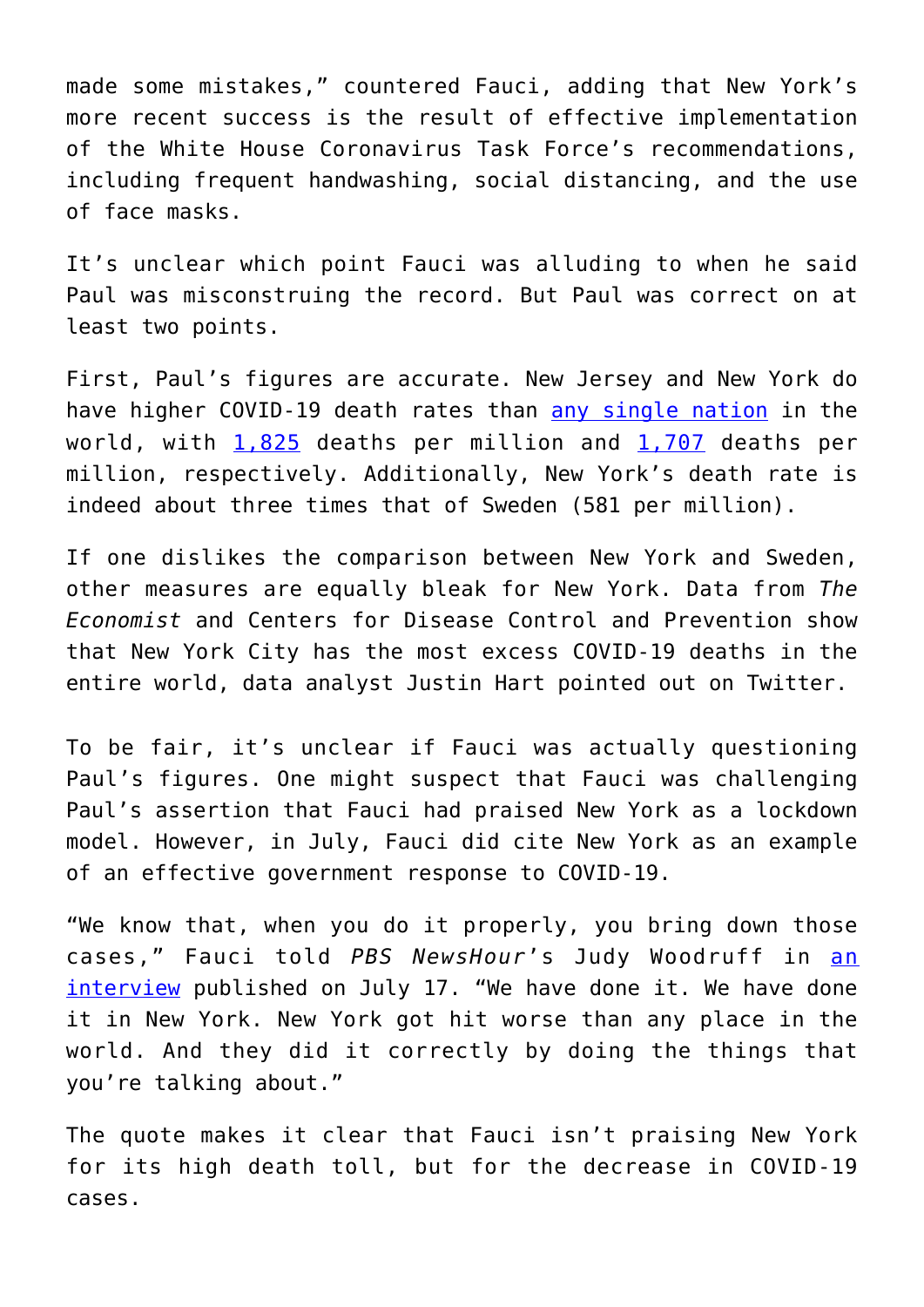There's no question that New York's COVID-19 numbers have fallen precipitously. Much like Sweden, the Empire state has not experienced a "second wave" of coronavirus while many other parts of the world have – states such as [California,](https://www.worldometers.info/coronavirus/usa/california/) [Florida](https://www.worldometers.info/coronavirus/usa/florida/) and [Michigan](https://www.worldometers.info/coronavirus/usa/michigan/), as well as countries such as [France,](https://www.worldometers.info/coronavirus/country/france/) [Spain](https://www.worldometers.info/coronavirus/country/spain/), and [Italy.](https://www.worldometers.info/coronavirus/country/italy/) The question is *why*.

The truth is we don't really know.

In his exchange with Paul, Fauci attempts to take credit for the drop in cases in New York, saying that New Yorkers are now heeding the Task Force's guidelines – washing hands, using masks, social distancing, and spending more time outdoors.

Paul, on the other hand, suggested that places like Sweden and New York have seen their numbers flatline because they have reached a certain level of herd immunity, an idea Fauci rejected out of hand.

Are the numbers in Sweden and New York a reflection of the virus running its course or the effective management of government officials?

These are difficult questions to answer, especially for those of us who are mere economists, not epidemiologists or virologists. But economics can help us understand behavior and incentives.

One would be naive to assume Dr. Fauci has no incentive to proclaim that the government's COVID-19 lockdowns have been effective. After all, the toll of the lockdowns – historic [economic destruction](https://fee.org/articles/bbc-sweden-s-economy-is-doing-way-better-than-the-rest-of-the-eu-during-the-covid-19-pandemic/), [psychological deterioration](https://fee.org/articles/cdc-a-quarter-of-young-adults-say-they-contemplated-suicide-this-summer-during-pandemic/), and vast [loss of life](https://fee.org/articles/economic-lockdowns-kill-people-yes-literally/) – has been immense.

Fauci, the leader of the nation's COVID-19 response team, has an incentive to show this destruction has not been in vain. New York offered such an opportunity.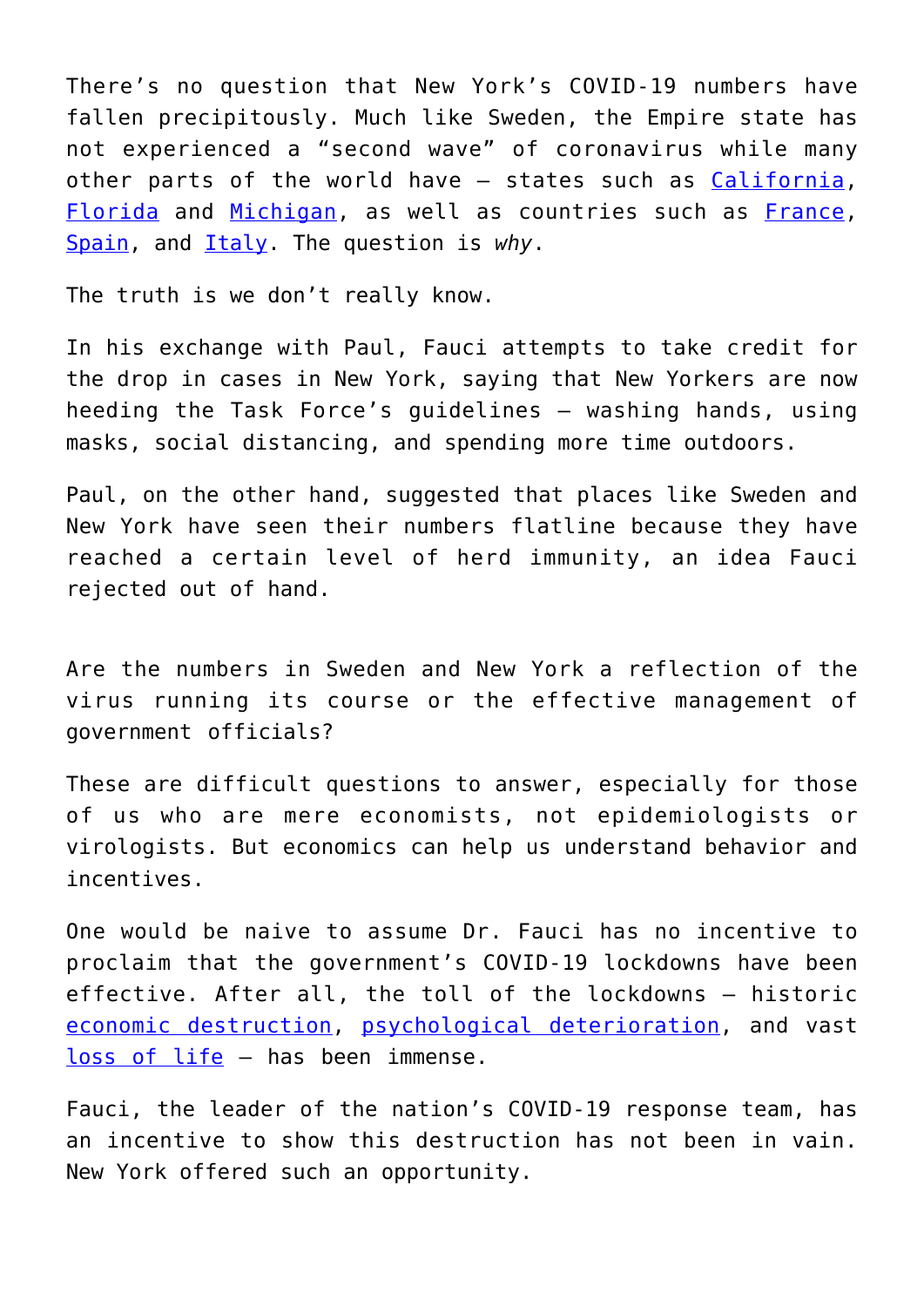The Empire State might have one of the highest COVID-19 death rates in the world, but its reversal in cases allows Fauci to turn a tragedy into a success story. New York's change of fortune is the result of *the plan*. Fauci's plan.

In a sense, as Paul pointed out, the pandemic has forced Americans to answer a difficult question.

"Is man really capable of altering the course of an infectious disease through crowd control?" Paul asked.

For Paul, the answer is clear.

"The statistics answer a resounding no," Paul said. "The evidence argues mitigation efforts have failed to flatten the curve. That most countries regardless of public health policy suffered a significant spike in deaths and then a gradual decline."

In a sense, Fauci and Paul are not just arguing over COVID-19 data. They are arguing about something much larger.

Many decades ago, the great economist Ludwig von Mises argued that a great deal of the struggle in society is over a simple question: who gets to design the world, individuals or authorities?

Mises, like his mentor F.A. Hayek, believed that central planners were a threat to society because they sought to enforce their own plan over those of individuals.

"What those calling themselves planners advocate is not the substitution of planned action for letting things go. It is the substitution of the planner's own plan for the plans of his fellow-men," Mises wrote in *Socialism: An Economic and Sociological Analysis*. "The planner is a potential dictator who wants to deprive all other people of the power to plan and act according to their own plans."

It would be easier to dismiss Mises's portrayal of the central